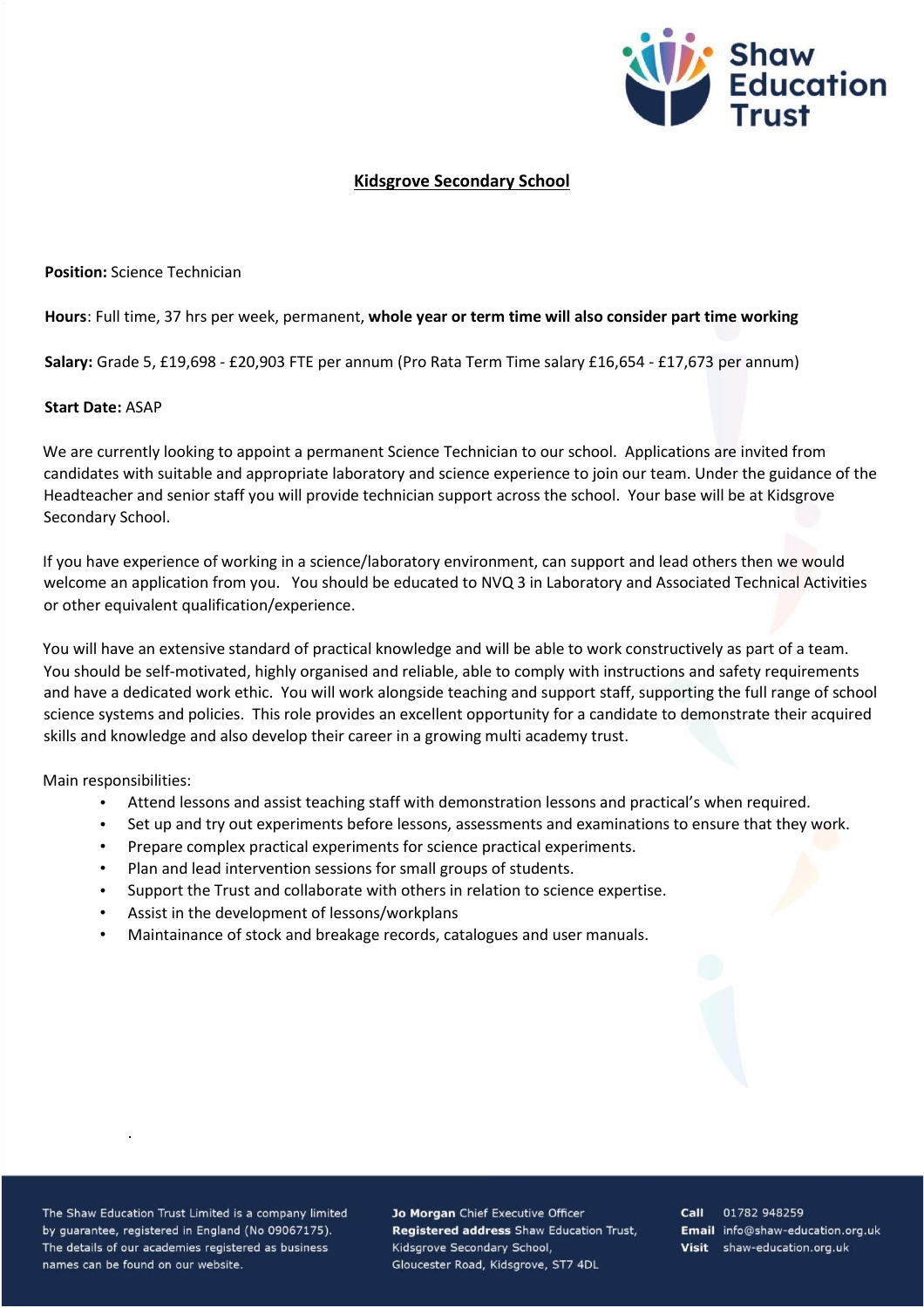The Shaw Education Trust offer the following benefits with your employment:

- An excellent Local Government Pension Scheme / Teachers Pension
- Generous holiday entitlement from your first day of employment (28 days holiday rising to 30 days after 5 years' service + Paid Bank Holidays)
- Access to health and wellbeing support via Occupational Health
- Cycle to work scheme
- Access to our Institute of Education and fantastic opportunities to help you **grow, contribute** and **flourish** in your role and in the Trust.

Kidsgrove Secondary School is dedicated to the safeguarding and wellbeing of students; all staff must share this commitment. The successful candidate will be required to undergo appropriate screening including Enhanced DBS check.

Please click on the following link to refer to SET [Safeguarding and Child Protection Policy](https://www.shaw-education.org.uk/uploads/New%20SET%20documents/Central%20Policies/Safeguarding%20and%20Pupil%20Protection%20Policy%202021-22.pdf)

Please refer to the job description and person specification for further details.

Please ensure that your application form is sent to Steve. Frost@kss.set.org

Application deadline – 27<sup>th</sup> June 2022 Interviews - TBC

**In accordance with our safer recruitment policy CV's and are not accepted from candidates or agencies.**